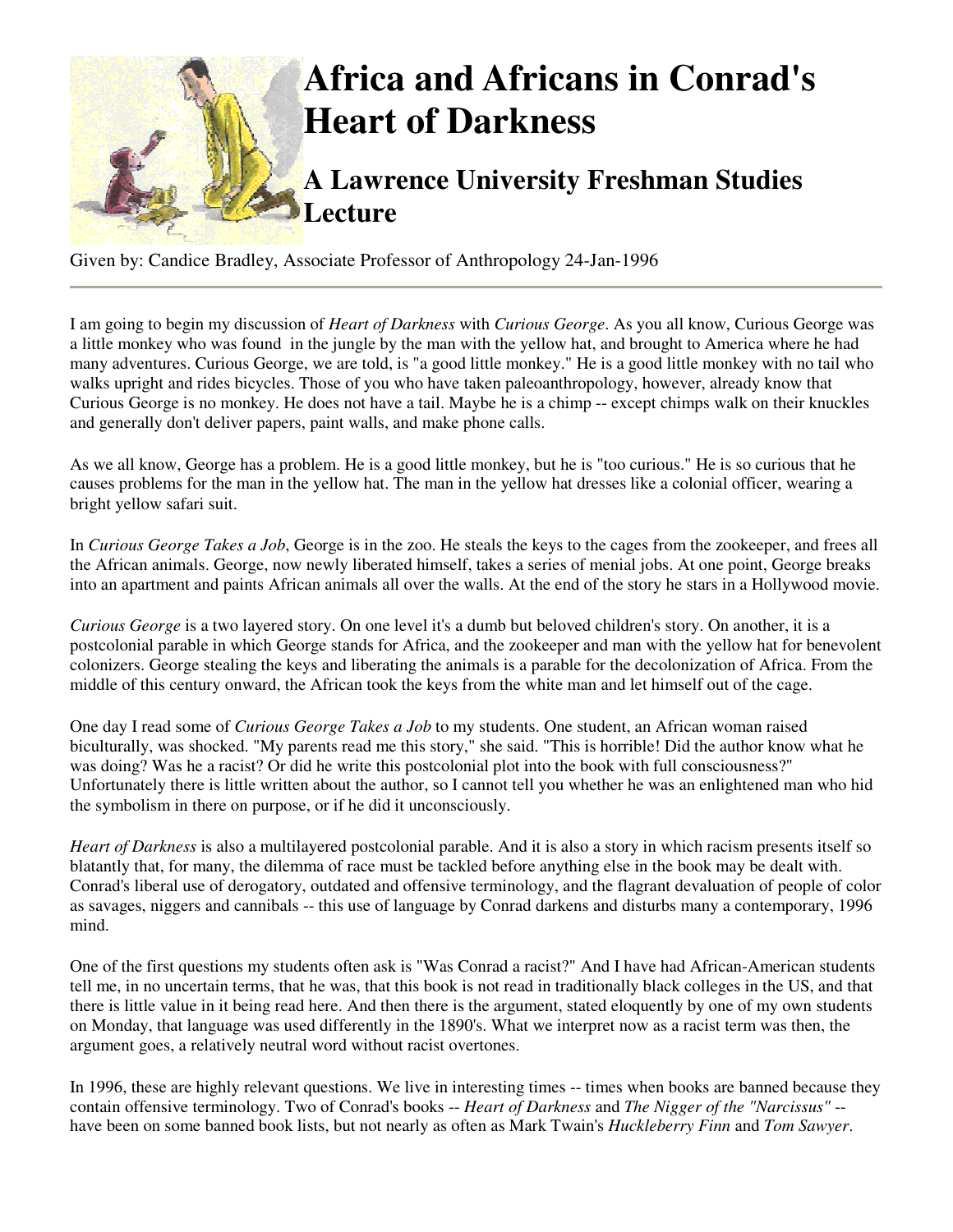These books have been banned in schools and libraries in such places as Brooklyn because they contain the word "nigger."

See, I said the word. Last year, during the [O.J.] Simpson trial, those CNN reporters invented the term "n word" to describe some of the content of the Fuhrmann tapes. Does this newfound "n word"-consciousness affect how 300 odd freshman might view *Heart of Darkness*?

In the meantime, we find the word "nigger" sprinkled liberally throughout contemporary song, in the lyrics of the Grateful Dead, Patti Smith, Public Enemy, John Lennon, and Snoop Doggy Dog, as well as on such popular shows as Def Comedy Jam. Our comfort level with the "n word" is context-dependent.

In 1890, however, when Conrad did his trip up the Congo River, things were different, were they not? This is actually an empirical question, and one we can tackle with evidence. We can ask, for example, how the word "nigger" was perceived in 1890.

The word "nigger," like Negro, Niger, and the archaic slang word "neger," come from the Latin root for black. The following quotation is from Stuart Flexner's 1976 book, *I Hear America Talking*(i):

". . . At any rate, "nigger" was a common word in both England and America by the 17th century; it was just considered a pronunciation of "Negro" until around 1825, when both abolitionists and Blacks began to object to it as disparaging. Then after the Civil War "nigger" became the most common contemptuous word for a Black."

This was in the US. What about England, where Conrad lived? According to Dorothy Hammond and Alta Jablow in *The Africa That Never Was* (1970) the word "nigger" had fallen into disrepute by the 1880's. They give an example of a travel writer named Grogan who "saw the Africans only as 'niggers' -- he used no other term." Hammond and Jablow write (p. 100):

"No issue was taken with the word or its use at this time, though some in positions of administrative responsibility, clearly aware of its pejorative content, eschewed its use. In this connection it is noteworthy that [Sir Harry] Johnston [writing in the 1880's] occasionally lapses into using the word, but discreetly, hemmed in by quotation marks. Later, when he became Proconsul of British Empire in Africa, he did not use the term at all."

There is little doubt, then, that Conrad would have been aware in 1898 that the word "nigger" was derogatory. Although not a native speaker of English, Conrad reportedly had a flawless ear for the tongue. Our reference librarian, Mr. Gilbert, also did some research on the topic, and found references in both the US and Britain indicating that the word "nigger" was already considered offensive in the 18th century in both places. Thus, Conrad must have known.

But does this mean that Conrad was a racist? Not necessarily. Conrad is not Marlow. Perhaps Conrad constructed Marlow as a racist, at least in part, by having him use such words as "nigger" or savage in a few select places in the book. If you go onto the Freshman Studies World Wide Web page, however, you will find a searchable index of *Heart of Darkness*. Type in the word "nigger" (do this both for the singular and the plural) to see every case in which the term is used. Surprise. Most of the times that Marlow uses the word nigger, it is when an African has been physically abused by somebody else, when the African has already been completely and totally dehumanized. Otherwise Marlow uses Negro, or Black.

I want to take this idea of racism with Marlow and Conrad just a bit further. When we look at the racist language in the book, it is as though we are looking at the very surface of the story. But, as professor Yatzeck pointed out in his lecture last year, *Heart of Darkness* is full of irony and deception. I thought he made a really interesting point, and one that some of you might want to pursue in your papers. He suggested that light is used to indicate deceit in *Heart of Darkness*. For example, when something glitters, it does not glitter because it is beautiful or good, but because there is something hidden under the surface, and sometimes something dangerous. The river glitters, eyes glitter. The haze is translucent, still, eerie, as though the sky was covered with white gauze. This light is much like the parable that Conrad tells at the beginning of the novella:

The yarns of seamen have a direct simplicity, the whole meaning of which lies within the shell of a cracked nut. But Marlow was not typical (if his propensity to spin yarns be excepted), and to him the meaning of an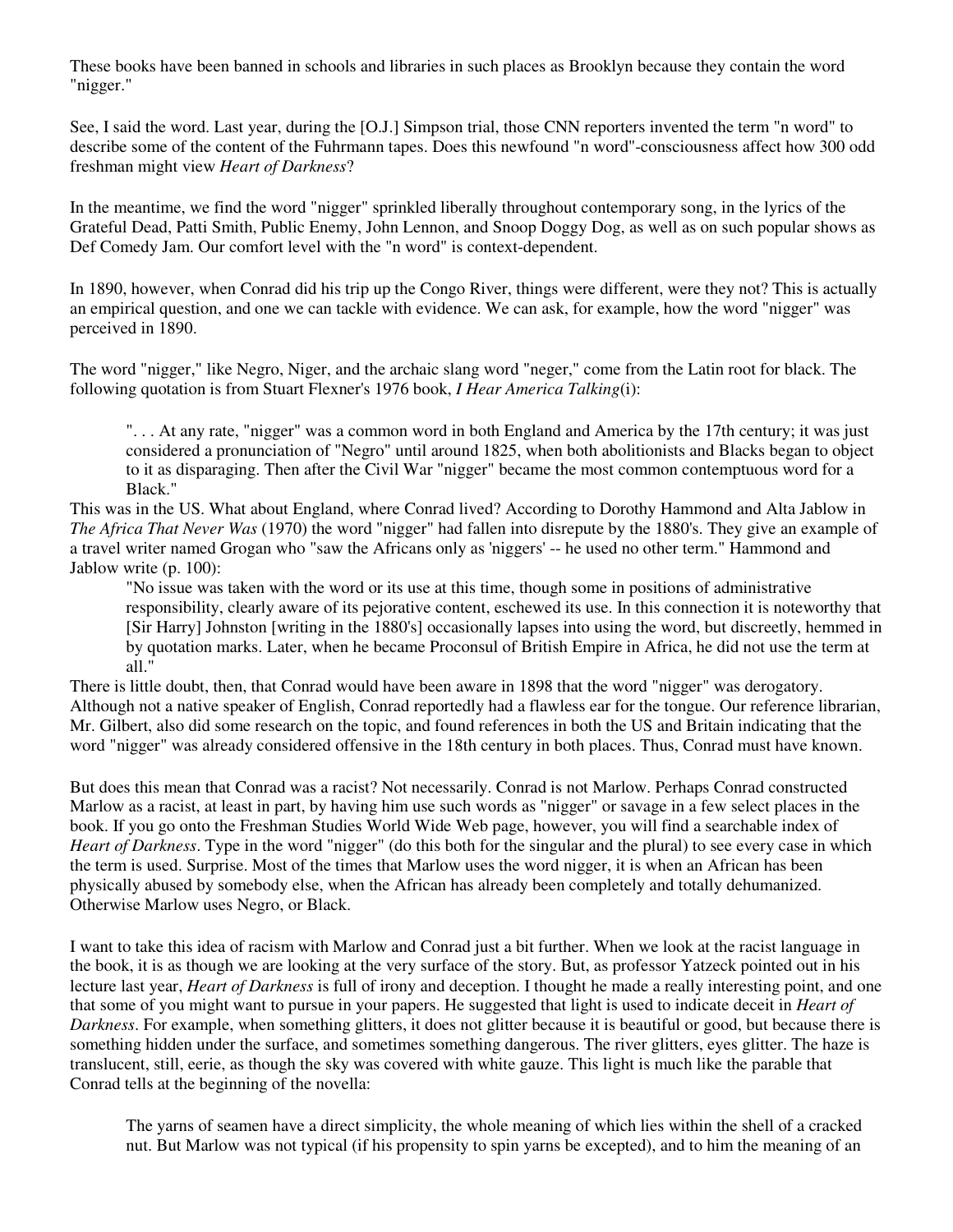episode was not inside like a kernel but outside, enveloping the tale which brought it out only as a glow brings out a haze . . .

It is as though the light does not illuminate the darkness, but rather that, in a sense, the light is the darkness. Nothing is what it seems, as is the case with a parable. A parable is a thing that, as Jesus pointed out, you can hear if you have ears.

When we look beyond the language in the book that makes us nervous in 1996, we can see *Heart of Darkness* as a scathing critique of colonialism. *Heart of Darkness* takes place at a time when there were mere hints that colonialism was not working as it should. It was a time that appeared on the surface perhaps to be the height of Empire, a time to be bullish about colonialism in Africa. But Conrad was lurking about whispering "sell, sell," a lone bear on the floor of Pax Britannica.

Imperialism is a central, underlying theme in this book, although it is not only about imperialism. Conrad stated so himself in various documents. In an 1899 letter, for example, Conrad wrote that the idea behind *Heart of Darkness* is "the criminality of efficiency and pure selfishness when tackling the civilizing work in Africa." In 1902 he lavished praise on a reviewer who wrote that *Heart of Darkness* is:

"a 'psychological masterpiece' relating 'the sub-conscious life within us. . . to our conscious actions, feelings and outlook,'" offering, "an 'analysis of the deterioration of the white man's morale, when he is let loose from European restraint, and planted down in the tropics as an emissary of light armed to the teeth, to make trade profits out of the subject races.'" (Murfin, pg. 97)

But in one of these letters, Conrad adds:

"The idea is so wrapped up in secondary notions that You -- even You! may miss it." Now let us turn to the colonial backdrop of the *Heart of Darkness*.

## **The Setting: The Thames and the Congo**

*Heart of Darkness* is set in the Congo. No, let me backtrack. It is not really set in the Congo. Rather, it is a story that we infer takes place in the Congo, narrated by Marlow from a barge on the Thames. The reality of Heart of Darkness is that the entire time, we never leave the Thames. During the time when Conrad wrote *Heart of Darkness*, and even before that, during the imaginary time when Marlow went to the Congo, the British colonial empire was at its height. Britain was the preeminent world power during the second half of the nineteenth century. She had colonies around the world, including India, Malaya, Hong Kong, and much of Africa. Britain controlled the Suez Canal, the east coast of Africa, and the route to the source of the Nile.

The images from the Thames in *Heart of Darkness* lend support to the argument that this is, at a basic level, a novel about imperialism. At the beginning of the novel, Conrad connects the Thames to the Congo. The Thames is "a waterway leading to the uttermost ends of the earth." It is connected to the Congo like "an interminable waterway." It is connected both symbolically and actually. It is connected physically as all rivers are connected to each other. It is also connected by shared humanity, and it is connected economically. One piece of the economic connection is the ivory coming out of the Congo, on its way to Europe. This economic connection is alluded to by the presence of London in the distance -- the "monstrous town" -- and by the gloom we now see as we sit on the Thames with Marlow -- a lightness growing gradually darker, a sense of foreboding that intensifies. Some readers of this book argue that the coming darkness is about the future (Sarvan in Kimbrough 283,284).

From the barge on the Thames, Marlow tells us, "And this also has been one of the dark places of the earth." This also -- in relation to what? Well, for one, in relation to Africa, and Marlow will soon tell us about that. Second, in relation to Britain's own past -- a "primitive" past which was a dark time, also, like the dark time Marlow found in the Congo.

Now let me tell you a little about the history of the Congo. The Congo was the place that brought about the "partition of Africa." The partition of Africa was a momentous event. It took place between 1880 and 1890, and marked the beginning of the colonial era in Africa. Before the partition of Africa, many European countries had nothing but "toeholds" in Africa. These toeholds were economic and political claims to the coastal regions of Africa. Before the partition of Africa, the map of Africa was, for Europeans, a map with a big blank space in the center. Conrad later admits to a fascination with the big blank space. He writes: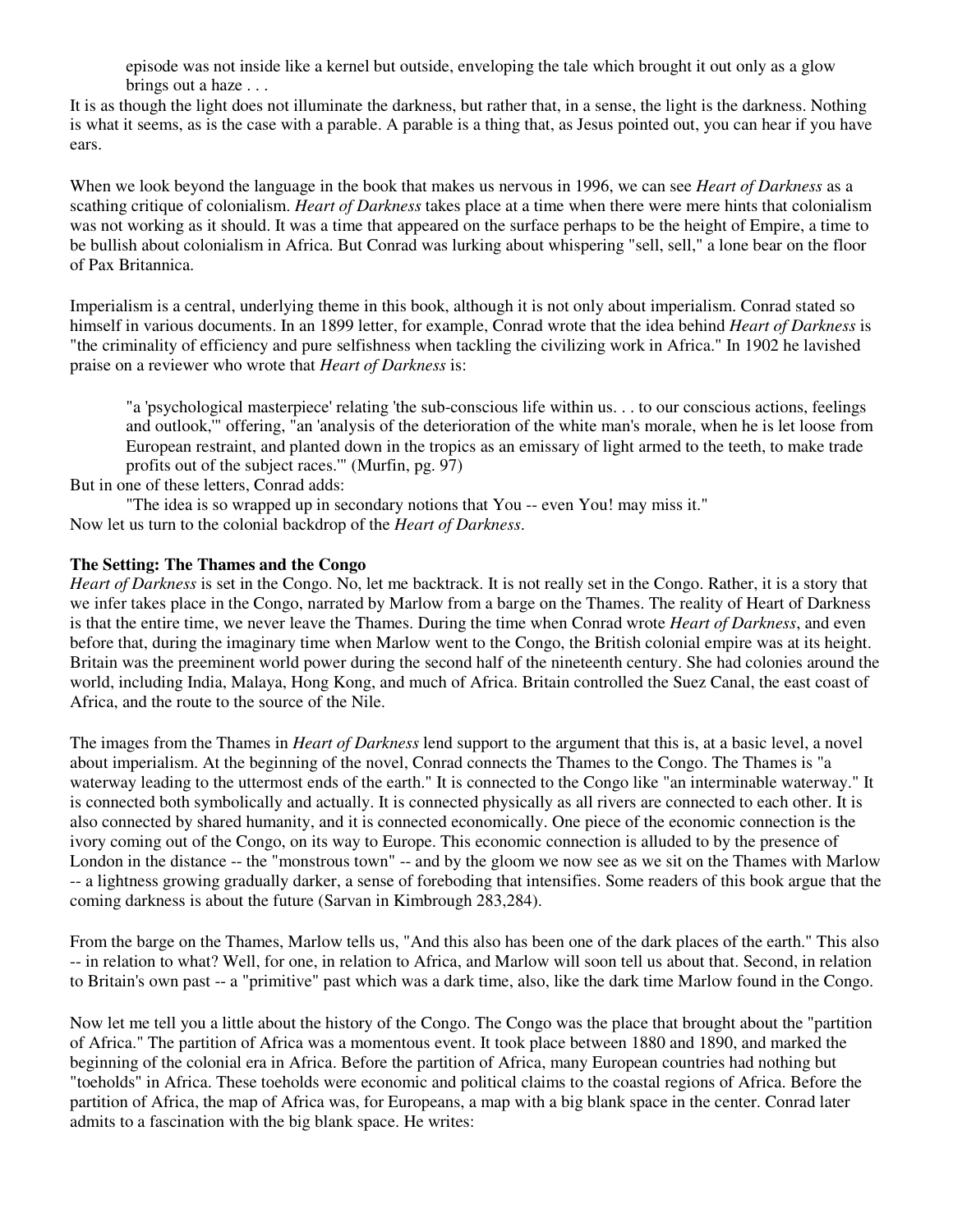It was in 1868, when I was nine years old or thereabouts, that while looking at a map of Africa of the time and putting my finger on that blank space then representing the unsolved mystery of the continent, I said to myself with absolute assurance and an amazing audacity which are no longer in my character now:

"When I grow up I shall go there."

Before the partition of Africa, the Europeans did not know much about what was at the center. There had been only isolated journeys into the interior by explorers, traders, missionaries and the like. Some mapmakers used to fill the blank spaces with drawings of wild animals. If you've seen "Out of Africa," perhaps you can remember the dinner scene with Karen von Blixen and Berkeley Cole. In a mysterious, hushed voice, Berkeley tells Karen, "Be careful." She looks confused. He goes on. He reminds her of the mapmakers in earlier times who drew maps of the world, and when they got to the edge of the known world they drew dragons, and they wrote, "Beyond this point there be dragons." Karen is horrified by this metaphor. She says, "Is that where we are?" Of course, Karen and Berkeley were in Kenya, and it was 20 years after Conrad's journey to the Congo. But this is how the unknown regions of Africa were symbolized at the time. "Beyond this point there be dragons."

To the Africans, of course, the center was filled in. Peoples all over Africa lived in bands or tribes or kingdoms or empires, and they had territories with boundaries that they defended. There were walled cities with armies, and complex trade relationships. There were long distance trade routes, and alliances and enemies. Indeed, in some places there was even a 2000 year history of contact with the outside world -- Egypt. Islam had penetrated north and west Africa by the 12th century, and people were keeping written histories in Arabic. There was no blank center, and there were no metaphors about dragons. As far as the Africans were concerned, the land was not up for grabs.

Though they did not have a written history, the people of the Congo were not primitives, cannibals or savages. Four of the societies in the Congo were kingdoms. These kingdoms traded with the Portuguese since the fifteenth century. They were also involved in the slave trade. A group of forest hunters also lived there. They called themselves such names as Mbuti or Efe, but you probably know them as the "Pygmies." These are the people from whom the group "Deep Forest" borrows sounds for their haunting, synthesized music. The Pygmies have occupied this region for 40,000 years. There is clear evidence that these people had contact with the Egyptians, and that their music was all the rage in the Pharaoh's court. Later, during the 17th century, two forest people, young men, were taken to Italy where they learned to speak Italian and play the piano.

How was the Congo implicated in the partition of Africa? During the 1870's, this region of Central Africa that we now call Zaire was the domain of Belgium. King Leopold II of the Belgians had created a personal empire for himself in this area of Africa. This was an area rich in ivory and other minerals, including diamonds. The British, French and Germans were jealous that King Leopold owned such a vast rich area of Africa. To resolve the controversy they set up an international conference in Berlin in 1884. The conferencees, not an African among them, decided that all the nations of Europe should have free access to the interior of Africa -- to the white spaces. They also decided that a country could not claim a region of Africa for its own unless there was clear evidence of occupation.

The 1884 conference led to a scramble for colonies. King Leopold already had a head start. In 1878, he had hired an explorer named Henry Stanley to establish trading stations along the Congo River. Stanley had gone there before, and had essentially "opened up" the interior of Africa. In 1885, a year after the Berlin conference, King Leopold established the Congo Free State. The Congo Free State was not a Belgian colony, but a personal possession of King Leopold.

It was during this time that Conrad went to the Congo.

## **Postcolonial Critique**

Earlier I argued that *Heart of Darkness* was a postcolonial parable. I have just spent several minutes explaining how, during the time Conrad visited the Congo, the British Empire was at its height and the era or colonialism in Africa was just beginning. What is the difference between a colonial perspective and a postcolonial one? Edward Said wrote in his book Culture and Imperialism that colonialism is mainly about political and economic relationships, some of which may or may not continue after a state gains independence. The postcolonial era, on the other hand, is about the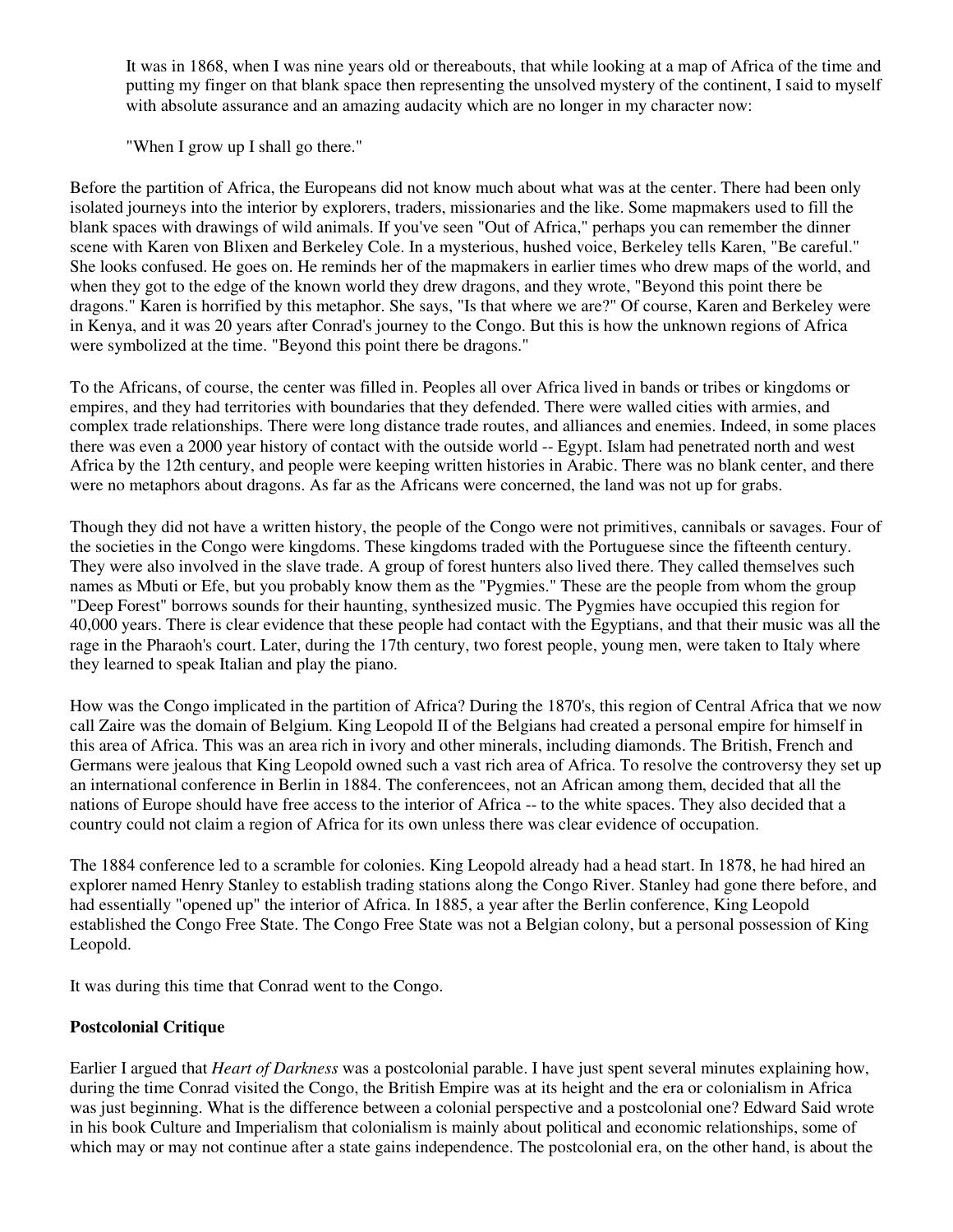intrusion and colonization of minds with ideas. This is what the Kenyan writer Ngugi wa Thiong'o meant when he talked about "decolonizing the mind" -- that the colonizer and the colonized both carry colonialism in their minds long after the state has gained independence. Although Marlow is surrounded -- and horrified by -- by the accouterments (and inefficiencies) of colonialism as he travels up the river, his struggle is also (or perhaps more so) with the idea of colonialism. For this reason -- and because Conrad appears to be critical of colonialism in *Heart of Darkness* -- this book has much about it that is postcolonial. This may explain the fascination with *Heart of Darkness* and other novels by Conrad among so many postcolonial and postmodern thinkers. These include Homi Bhabha, Edward Said, Frederic Jameson and a number of my colleagues in anthropology. *Heart of Darkness* has nearly become fetishized in the postmodern intellectual community.

Some critics argue, for example, that Conrad has constructed Marlow as a well-intentioned liberal. Listen to what Marlow says when comparing the deaths of Kurtz to the helmsman:

No I can't forget him [and here Marlow means Kurtz], though I am not prepared to affirm the fellow was exactly worth the life we lost in getting to him. I missed my late helmsman awfully -- I missed him while his body was still lying in the pilot-house. Perhaps you will think it passing strange this regret for a savage who was no more account than a grain of sand in a black Sahara. Well, don't you see, he had done something, he had steered; for months I had him at my back -- a help -- an instrument. It was a kind of partnership. He steered for me -- I had to look after him, I worried about his deficiencies, and thus a subtle bond had been created, of which I only became aware when it was suddenly broken. And the intimate profundity of that look he gave me when he received his hurt remains to this day in my memory -- like a claim of distant kinship affirmed in a supreme moment.

There are many things to see in this passage. Among them, we observe how Marlow is able to identify personally with "a savage who is no more account than a grain of sand in a black Sahara." On the other hand, we observe in retrospect Marlow's graciousness toward this mere savage -- (as if to say) -- "ah, yes, this is a mere savage, and I -- such a wonder -- could actually see humanity in him -- amazing -- he is human." Marlow is simultaneously a good liberal and a racist, and a man struggling quite consciously with both perspectives.

## **Achebe's critique and Images of Illness in Africa**

Those of you who have read the introduction in your edition of *Heart of Darkness* are aware of Chinua Achebe's critique of the novel. I would like to go back for a moment to Achebe's critique.

Everyone who writes about *Heart of Darkness* is aware that Conrad does not explicitly state that it is set in Africa. We infer that it is in Africa because we know that Conrad was there, and because of the images he uses. It doesn't take much to also infer that the story told in *Heart of Darkness* might be set elsewhere, for example, in Vietnam. But there are things in the story that put limitations on the kinds of places it might be set. I think the story would succeed in the an inner city, for example, or on an alien planet, but it might be more difficult to pull off if the setting were Lawrence University. This is because *Heart of Darkness* invokes emotions from a particular set of imagery which are almost universally known in the west. It is the fact that the imagery is borrowed from Africa that bothers Achebe. He argues that *Heart of Darkness* treats Africa (and I quote)

"as setting and backdrop which eliminates the African as human factor. Africa as metaphysical battlefield devoid of all recognizable humanity, into which the wandering European enters at his peril. Can nobody see the preposterous and perverse arrogance in thus reducing Africa to the role of props for the break-up of one petty European mind?"

Achebe is saying that he is offended by the use of images of Africa in the novel. But, some of you might be asking, didn't we already establish that *Heart of Darkness* is anti-colonial, anti-imperial, etc., and that Conrad is probably about as non-racist as you can get for a man of his time, even if Marlow is struggling with these things? So what is Achebe talking about?

Let us take the analysis one step further, beyond the mere words at the surface of the story, and beyond the inner struggles of the characters in the story. Let us look now at how Conrad has used imagery in *Heart of Darkness* as a kind of shorthand of the emotions, invoking shared meanings that, in this case, have their origins in western images of Africa and of the primitive.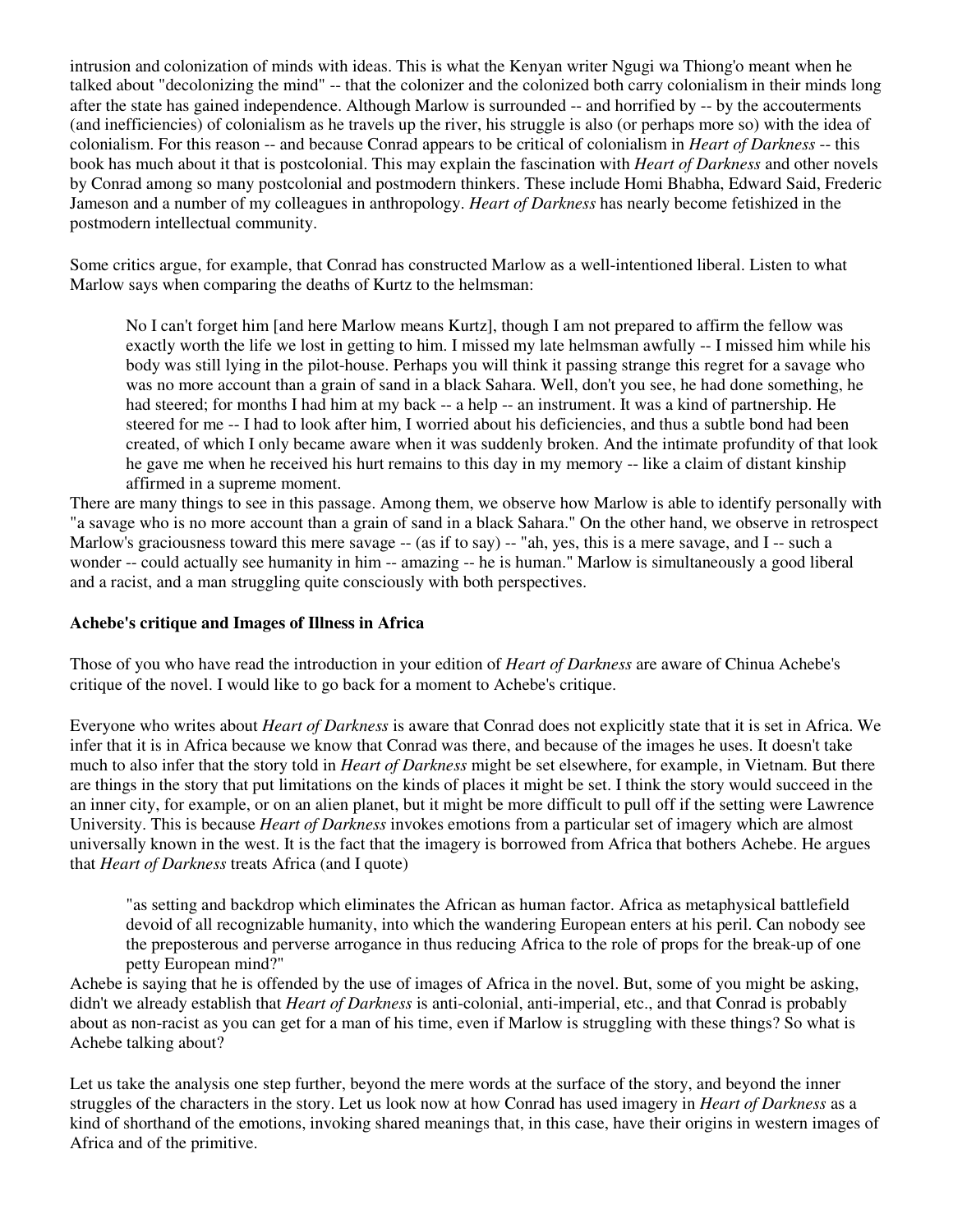Images of modernity in *Heart of Darkness* contrast with images of the primitive. We can think of modernity in two ways. For one, to be "modern" is to not be savage. In *Heart of Darkness*, Africans are often savages, though at times, Europeans are savages. Europeans were savages in the past, and there is some ambiguity in *Heart of Darkness* about their status as non-savages in the Congo.

We also find images of modernity -- or its breakdown -- in the boiler laying in the grass, the piles of broken drainage pipes, and the pieces of rusting machinery Marlow saw at his Company's Station. Boats fall apart and there are no rivets to fix them. Roads just don't get built, and bricks just don't get made. In *Heart of Darkness*' Congo, the very essence of the industrial revolution rots, and the most basic structures which define the modern world are frustrated. The Europeans who try to bring roads or make bricks or fix boats are defeated, and their original purposes in going to the Congo are made futile and meaningless. Listen to this passage:

Once a white man in an unbuttoned uniform, camping on the path with an armed escort of lank Zanzibaris, very hospitable and festive -- not to say drunk. Was looking after the upkeep of the road, he declared. Can't say I saw any road or any upkeep, unless the body of a middle-aged negro, with a bullet-hole in the forehead, upon which I absolutely stumbled three miles farther on, may be considered as a permanent improvement. Not only does this place lack a road, the most basic signal of civilization, but a dead African blocks the way. Note that it was a bullet and not a spear that did this guy in. The entire scene is ludicrous -- a white guy looking after a nonexistent road, the meaning of his mission reduced to absolute futility.

I will now talk about the Congo in the nineteenth century, and about some of the images of Africa and Africans taken home to Europe. These images have many sources. Some of them were stories about travels through Africa, and these included several books written by Henry Stanley. These books were published during Conrad's lifetime. Stanley's book *Through the Dark Continent* was published 1879, and How I found Livingstone in Central Africa was published in 1890. *In Darkest Africa* was published in 1891. These were popular books, and it is reasonable to suggest that if Conrad hadn't read them, he was at least influenced by the pictures they presented of Africa.

We also know that Conrad read anthropology, and apparently Conrad was very intrigued by one particular anthropologist who wrote about the Arctic. He may have read early anthropological accounts of Africa. But many of these writings which we see in retrospect as "anthropology" really came from missionaries and specialists in tropical medicine who had gone to Africa to save souls or to cure the sick or both. Many of these people came back to Europe and N. America to write accounts of their experiences. In the place in Kenya where I did my research, Quaker missionaries were the first ones to learn the indigenous language and to produce reliable writings about the culture.

I am now going to outline for you six images that came out of nineteenth century Africa. Not all of these images are specific to Africa, but together, they give us a pretty good picture of how people saw Africa at that time. A lot of these images have been passed down to us, and I expect that you will recognize some of them. In some cases, I will talk about how we have inherited these images today.

First, Africa was seen as a place of physical darkness. I think the titles of Stanley's books are dead giveaways. *In Darkest Africa*. *Through the Dark Continent*. *In Darkest Africa* cover has a picture of a continent with a black middle not a white one. Yet the middle is blank. *Through the Dark Continent* has an engraving of Stanley in a military uniform on a boat in a dense jungle. The background of the jungle is black, and the book is green. A lot of this imagery came from the tropical rain forest.

It seems to me that the tropical rain forests of the Congo provided very important images in Heart of Darkness. Marlow described the forest as follows:

The edge of a colossal jungle, so dark green as to be almost black...

or

beginnings of the world, when vegetation rioted on the earth and the big trees were kings. An empty stream, a great silence, and impenetrable forest.

It happens that the area Conrad and Stanley visited is part of the only region of tropical rain forest in Africa. This rain forest region encompasses present day Zaire, neighboring Cameroon, and a piece of the coast of west Africa. The rest of Africa is mostly deserts and grasslands. Neither Stanley nor Conrad would have encountered these images of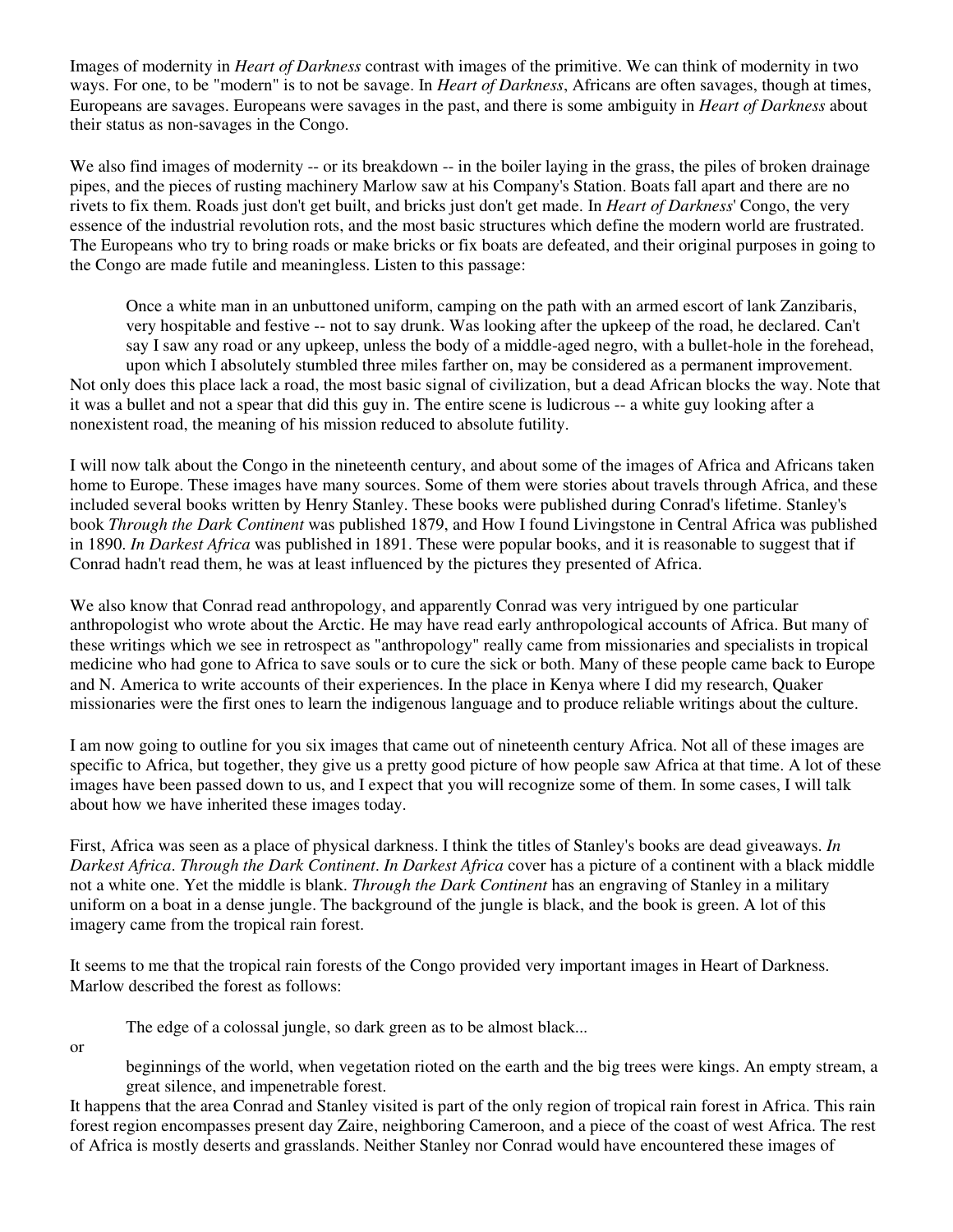black/green had they gone almost anywhere else on the continent. Indeed, Stanley did go elsewhere, but the language of the rain forest even appears in his writings on East Africa.

Aside from "black wool" and "black hens," Conrad fills the pages of *Heart of Darkness* with descriptions of slithering, shining blackness. I went through at one point and circled every reference to the colors of the people. Here are some examples: "black shapes crouched, lay, sat between the trees," "strings of dusty niggers with splay feet arrived and departed," "a whirl of black limbs," "the bush was swarming with human limbs in movement, glistening, of bronze colour."

Of course there is another kind of darkness being alluded to here. There was Kurtz's darkness -- "an impenetrable darkness." All the dark images in the book -- the black/green jungle, the black shapes that lay or splay or whirl or stare or die -- all of these allude to this other kind of darkness.

The second image that was associated with Africa historically is that of paganism. Many Bantu-speaking African societies had a multi-layered way of thinking about God and the spirit. In addition to a supreme God, traditional African religions also included a belief in ancestral spirits. These ancestral spirits had the power to act in the lives of living people, and their actions could be good or bad. Living people would do things to keep the spirits of their dead ancestors from harming them. But the notion that this was paganism was like saying the center of Africa was blank, that it was up for grabs. The African had religion, but it was African religion.

Many Christian missionaries were appalled by beliefs in ancestral spirits, which they interpreted as witchcraft and sorcery. In addition, they were appalled by other practices, including female circumcision, traditional healings which included facial scarification, sacrifice of animals at gravesides, and the pounding of drums. African religious celebrations such as funerals were interpreted as frenzied, wild-eyed dances. All these things were often associated with evil, because godlessness was considered dark and evil. For this reason, Africa was and continues to be seen as a battleground between good and evil. Indeed, Conrad uses images of flames and fire, even of Mephistopheles, to allude to images of hell.

Disease is a third image associated with Africa. The west coast of Africa was once known as "the white man's graveyard." Half the Europeans who went there died in the first year. Europeans just did not have immunity to disease that the Africans had. Yellow fever was especially problematic. It was a disease that killed adults, but was rarely fatal in children. African children would survive yellow fever and therefore ward it off as adults. But Europeans who went to Africa were already adults, so their chances of surviving a bout of yellow fever were much worse. Malaria was also rampant. Malaria is a parasite transmitted by a mosquito. The first bout with malaria is the worst, and thus many Europeans succumbed to it. Schistosomiasis is a parasite that spends half its life in the body of a snail, and the other half in the body of a human being. It enters through the skin and leaves the human body through waste products. Sleeping sickness was also problematic. I could go on and on with the list.

In *Heart of Darkness*, Europeans are plagued with African diseases. Indeed, disease is so common in Heart of Darkness that lack of disease is considered remarkable. The one man in Heart of Darkness who did not ever seem to get ill was the incompetent manager at the station. Even Conrad had been sick.

African illness was also fascinating, and numerous medical practitioners went to Africa to set up mission hospitals or to study tropical medicine. Dr. David Livingstone, whom Stanley had found in the Congo in 1871, is the archetypal example of such a doctor. He combined Christianity with healing, and developed a deep respect for indigenous forms of medicine.

Nevertheless, Dr. Livingstone felt that Africa itself had a kind of disease, brought on by the "evils of the slave trade," paganism, and "the creeping forces of Islam." Dr. Livingstone set the tone for the pre-colonial image of illness in Africa (Vaughan:57).

Albert Schweitzer was another "jungle doctor," although he was in Africa during the twentieth century. Apparently Dr. Schweitzer felt that he was "doing battle with nature itself." For him, fighting disease in Africa was fighting with the very nature of Africa. Dr. Schweitzer was also the one who said, "The African is my brother but my junior brother."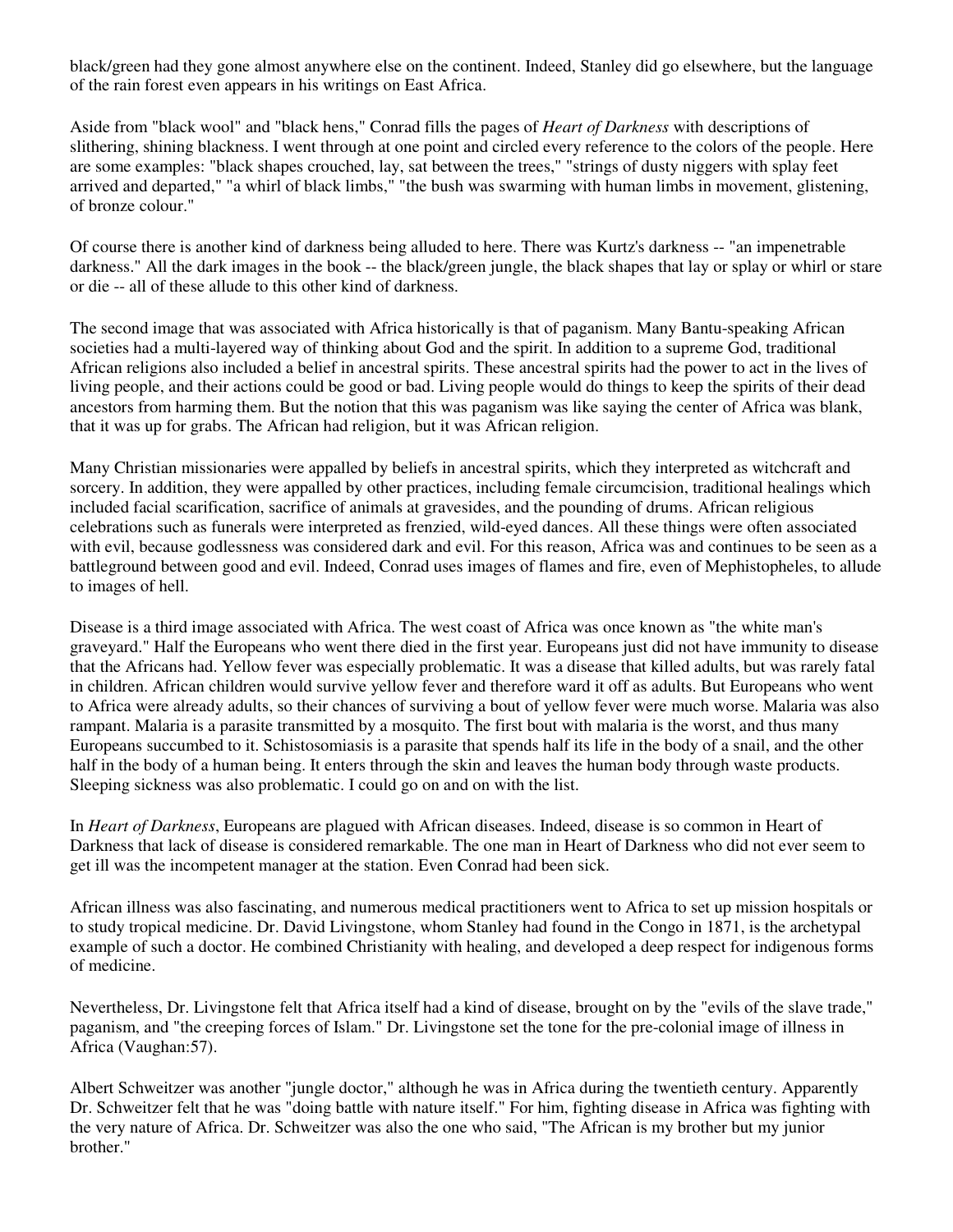We still associate Africa with disease. Nowadays, the focus of these associations is AIDS. There was a series of scientific articles in the mid-1980's alleging that Africa was the ultimate source of HIV. These allegations were eventually refuted, not only by the lack of evidence substantiating the claims, but also through discussion of the discourse in western medicine about disease in Africa.

Insanity is a fourth image of Africa, and it follows from the images of disease. During the 19th century, there began to be an interest in determining whether or not there was a specific kind of insanity in Africa. What would insanity look like in Africa? Would it be different from European insanity? I know from having lived in African villages that Africans do deal with mental illness very differently than we do. For example, people who become traditional healers in western Kenya experience a kind of disease for which there is no cure. This disease may last a decade or more, until one day the disease is cured by a traditional healer. Now bear in mind that this is not an illness that we define in this culture. It is an illness that may only be healed through methods the missionaries would refer to as "witchcraft." The presence of the illness and its cure are taken as signals in the village that this person is to become a traditional healer. From a western perspective, we might say that the person had been cured of a psychosomatic illness.

Mental illness became important in Africa because it began to have another form. There began to be an awareness that the African was being made crazy by the colonial encounter. Again, Livingstone's argument that Africa had a colonial disease.

Fifth, Africans were seen as primitive, savage and primordial. Savagery and primitiveness are obvious enough images in *Heart of Darkness*, so I would like to touch just briefly on this point.

There is a story from the 17th century about the Mbuti, the forest people who lived in the Congo region for 40,000 years. It seems that a British physician claimed the Mbuti were not really human. He had a skeleton in a British museum that scientists later discovered was really a chimpanzee (source: Turnbull). Stanley, however, recognized the long history of the Mbuti and had nothing but admiration for them. The tone of his admiration, though, was unconsciously condescending, as if to say, "Isn't it remarkable that these people really have a history?"

Cannibals are sometimes mentioned in *Heart of Darkness* . To my knowledge, there were no cannibals in Africa. There are allusions to cannibals in *In Darkest Africa* (vol. 1 p 115). Since it is highly unlikely that Conrad encountered cannibals in Africa, it is possible that he had learned about them from other visitors who had been under the illusion that they had really encountered cannibals. Cannibals are part of the nineteenth century imagery of Africa.

Nineteenth century social scientists such as Lewis Henry Morgan and Freidrich Engels were influenced by evolutionary thinking. Morgan was the quintessential social evolutionary thinker. He proposed that there were three stages to human cultural development. These proceeded from the least complex to the most complex. The least complex he called Savagery. The second stage was Barbarism, and the third was Civilization. Each of these was contrasted with the other in terms of marriage customs, sexual practices, and ways of getting food. Civilization was characterized by monogamy and patrilineality. Morgan's stage theory was well known in the second half of the nineteenth century.

A sixth image of Africa from the nineteenth century is that of sexuality. One contemporary author (Megan Vaughan) writes about "the 'myth' of black sexuality." A source of this myth is found in the problem of disease. The pervasiveness of syphilis in the African population led to the conclusion that Africans were somehow "sexier" than Europeans. Second, the myth of black sexuality was heightened by the presence of polygamy in nineteenth century Africa. As an anthropologist, I know that polygamy was more common cross-culturally than monogamy. In Europe, however, monogamy was absolutely the norm. Foucault and others have written that sexual mores actually became more rigid in Europe during the latter half of the 19th century. In contrast, African sexual mores seem to have relaxed with the coming of the European. At the turn of the century, women in the part of Africa I worked in were already complaining about the breakdown of the morality of the young people. African marriage customs also differed from those of Europe, and were the third cause of the myth of black sexuality. Marriages appeared on the surface to be less formalized and marital relationships were more distant. African couples who wanted to join a particular church were often obligated by missionaries to be married in the church. Otherwise, they would be living in sin. Nowadays many people blame the high HIV rates in Africa on African marriage customs and sexuality.